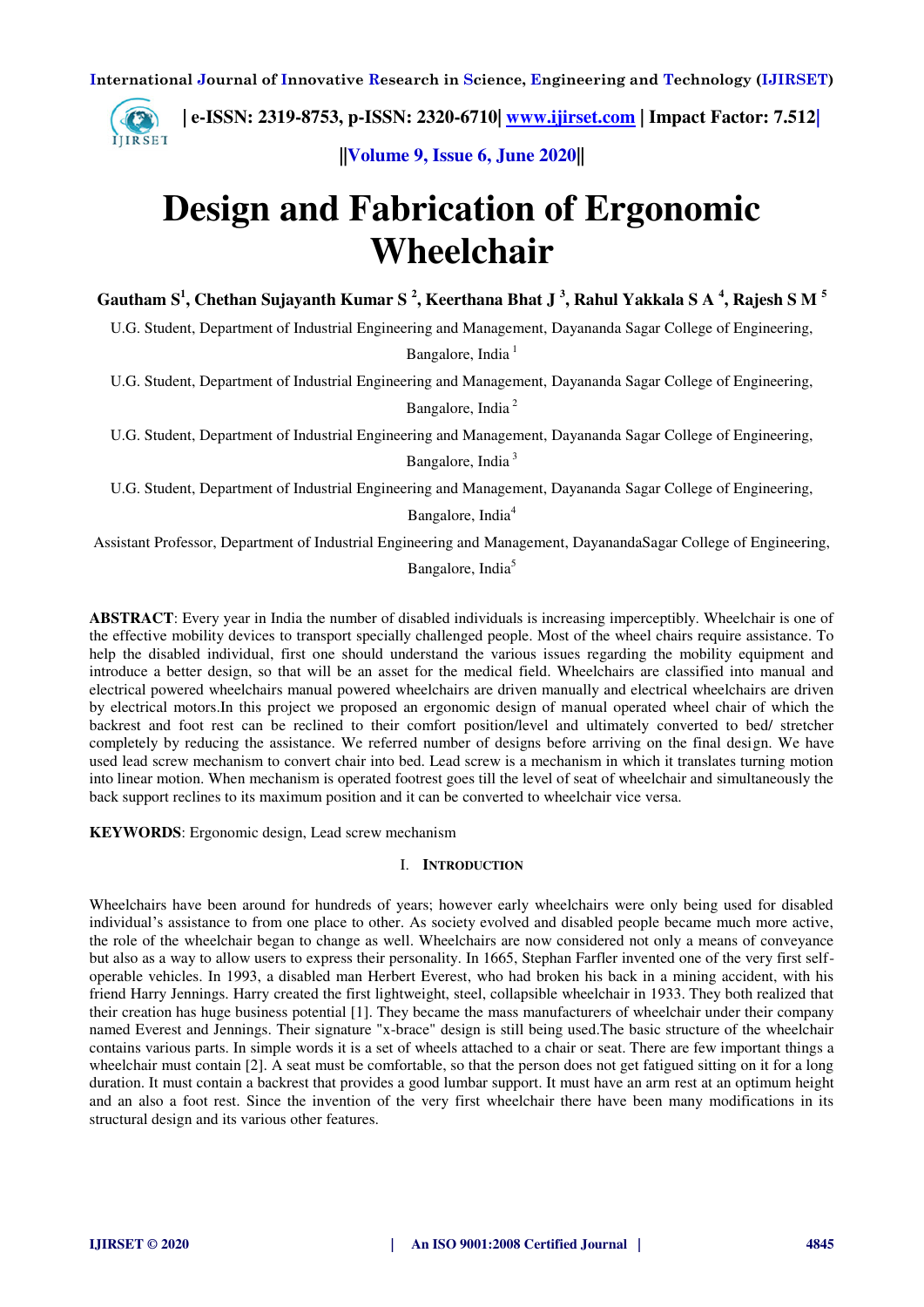

## **| e-ISSN: 2319-8753, p-ISSN: 2320-6710| [www.ijirset.com](http://www.ijirset.com/) | Impact Factor: 7.512|**

### **||Volume 9, Issue 6, June 2020||**

#### II. **RELATED WORK**

Journal papers explored here are related directly or indirectly to the proposed area of work that is design and development of a Wheelchair cum Stretcher.

Wheelchairs are designed to help the people with disabilities and patients. Stretchers are used to move patients from one place to another. Wheelchair and stretchers are very essential mobility aids in hospitals and clinics to help patients. Stretchers require assistance of someone to move patients from one place to another place. Whereas in wheelchair patient can either operate wheelchair manually or can use someone's assistance. These wheelchairs have cushion on backrest, hand rest and seat to make patient comfortable. The correct choice of the casters also assists to overcome the emergency situations.

According to Mr.Axelson, Mr. Jean Minkel and Mr. Denise Chesney, choosing a suitable wheelchair leads to the more comfort of the user. Performance, safety and dimensions are main three categories to be considered while choosing a power wheelchair. On basis of user's mobility and seating needs priorities are made for selection of the wheelchair. They also highly recommend that a beginner has to consult rehabilitation specialists in order to select the appropriate wheelchair [3].

Here author has given a view about the multi-functional self-caring wheelchair-bed, the combined view of wheelchair and bed is clearly discussed. Along with that free conversion of user sitting position to sleeping position and function of turning sides is quoted. This gives us the knowledge to know how patients and elderly persons can move freely using this and also brought about standing prototypes of wheelchair to satisfy patients demand to certain extent to carry out the purpose of rehabilitation.

From the literature survey it was found that more importance was not given to ergonomics.

#### III. **METHODOLOGY**

One of the specific procedures or techniques used to identify, select, process and analyse information about the topic is called methodology. This section permits the reader to evaluate a study's overall validity and reliability very critically. Typically, it contains notions such as theoretical model and quantitative or qualitative techniques. In this project the aim is to make the wheelchair design more ergonomic. For that various research and journal papers were studied to learn what research and development is taking place in the field of assistive device wheelchair. Then different concepts are listed to consider for the design. Then each design is compared against the current design in the market. Then further development is done on one concept and tested for different parameters. Finally, a report is prepared on this project.

#### IV.CONCEPT GENERATION

Concept generation is a creative phase of the project process, where several ideas or concepts are generated. It is the divergent phase where many prospects are considered without too much judgment[4]. By adopting the concept generation process, the following were the concepts generated for ergonomic wheelchair. Concept 1 - Ratchet and Pawl Mechanism, Concept 2 -Worm and Worm Wheel Mechanism Concept 3 - Pneumatic Mechanism, Concept 4 – Hydraulic mechanism, Concept 5 – Lead Screw Mechanism

#### **4.1 Ratchet and Pawl Mechanism**

A ratchet is a mechanical device that allows continuous linear or rotatory motion in only one direction while preventing motion in the opposite direction. Here the ratchet is fixed at the connection between backrest and the seat, while the pawl is attached to the backrest. The backrest can be brought down to horizontal position by lifting the pawl and releasing it once it reaches the bed level.

#### **4.2 Worm and Worm Wheel Mechanism**

This mechanism is a gear arrangement in which a worm (in the form of chain) meshes with the worm wheel/gear. The two gears are attached to the backrest and foot rest which are commonly attached to the third gear which is driven by an electric motor. As the motor turns, the gear worm connecting the gears in back and footrest moves resulting in backrest and footrest coming to horizontal position.

#### **4.3 Pneumatic and HydraulicMechanism**

Pneumatic and Hydraulic Systems are applications of fluid power. Pneumatics uses compressible gas such as air or suitable gas, while hydraulics uses liquid media such as oil.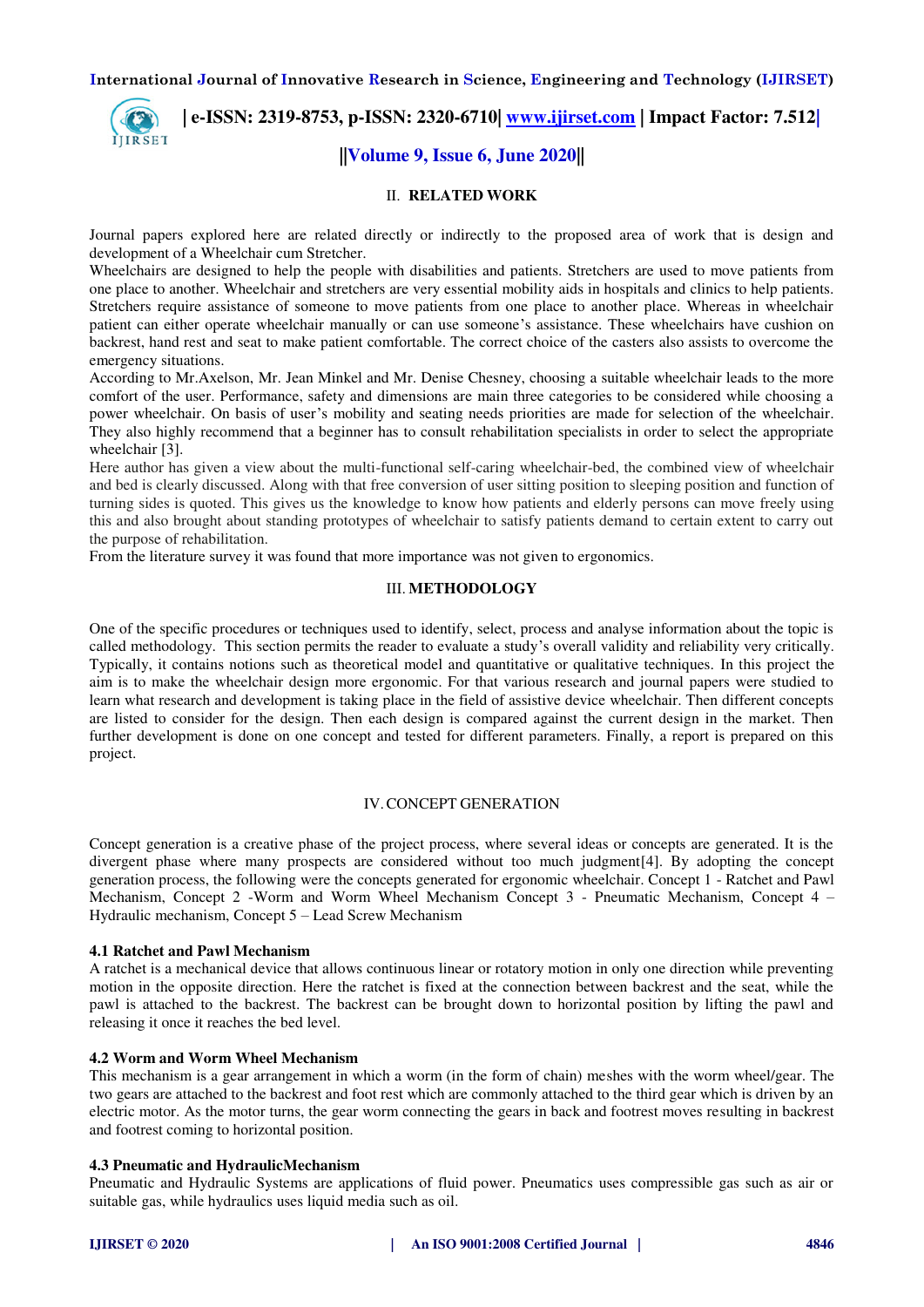

 **| e-ISSN: 2319-8753, p-ISSN: 2320-6710| [www.ijirset.com](http://www.ijirset.com/) | Impact Factor: 7.512|**

## **||Volume 9, Issue 6, June 2020||**

#### **4.4 Lead screw mechanism**

A lead screw is a screw which acts as linkage in machine to translate turning motion to linear motion. Here the lead screw is connected to back rest and foot rest through mechanical linkage of rods. As the lead screw rotates it pulls the backrest down and lifts the foot rest simultaneously.

This step yielded five different concepts; the selection of best concept based on selective criteria is discussed in the next chapter (concept selection).

#### V. **CONCEPT SELECTION**

Once various concepts are generated and studied for design consideration, each concept is compared against the current design in the market based on various parameters. Here two steps concept screening and scoring are done. One concept is selected based on the result of screening and scoring and further development is done on that concept[5][6].

#### **5.1 Concept screening**

Concept screening refers to the evaluation process that new product/conceptual ideas undergo in order to determine if they will be pertinent to consumers' needs[7]. Screening for different concepts is shown in the figure 5.1.

| SI.<br>No.     | Design<br>alternative<br><b>Criteria</b> | <b>Ratchet</b> and<br>Pawl(reference) | Worm and<br>Worm<br>wheel | Pneumatic      | Hydraulic      | Lead<br>screw |  |
|----------------|------------------------------------------|---------------------------------------|---------------------------|----------------|----------------|---------------|--|
| $\mathbf{1}$   | Mobility                                 | $\Omega$                              | $\circ$                   | $+$            | $+$            | $\Omega$      |  |
| $\overline{2}$ | Ease of use                              | $\Omega$                              | $\Omega$                  | ۰              | ÷              | $\Omega$      |  |
| 3              | Comfort                                  | $\mathbf{o}$                          | $\frac{1}{2}$             | $+$            | $+$            | $+$           |  |
| $\overline{4}$ | Cost                                     | $\Omega$                              | $\overline{a}$            | $\sim$         | $\sim$         | $\mathbf O$   |  |
| 5              | Service and<br>maintenance               | $\mathbf{O}$                          | $\mathbf{O}$              | $+$            | $+$            | $^{+}$        |  |
| 6              | Dependability                            | $\Omega$                              | $\Omega$                  | $+$            | $+$            | $+$           |  |
|                | Number of 0's                            | 6                                     | $\overline{4}$            | $\Omega$       | $\Omega$       | 3             |  |
|                | Number of "+"                            | $\Omega$                              | $\circ$                   | $\overline{4}$ | $\overline{4}$ | 3             |  |
|                | Number of "-"                            | $\Omega$                              | $\overline{2}$            | $\overline{2}$ | $\overline{2}$ | $\Omega$      |  |
|                | Total                                    | 6                                     | $-2$                      | $\overline{2}$ | $\overline{2}$ | 3             |  |
|                | Rank                                     | IV.                                   | $\sqrt{ }$                | ш              | $_{\rm II}$    | 1             |  |
|                | <b>Continue</b> ?                        | No                                    | No.                       | No             | No             | Yes           |  |

Fig.5.1 concept screening

#### **5.2 Concept scoring**

**Concept Scoring** is a more vigilant study of these relatively few concepts in order to choose the single concept most likely to lead to product success. **Concept Screening** is a quick, approximate evaluation aimed at producing a few feasible alternatives. Scorings done for different concepts are shown in figure 5.2.

| Sl. No.        | <b>Criteria</b>            | weightage | Ratchet<br>and Pawl<br>(reference) |                   | Worm and<br>Worm<br>wheel |                   | Pneumatic      |                   | <b>Hydraulic</b> |                   | Lead<br>screw  |                   |
|----------------|----------------------------|-----------|------------------------------------|-------------------|---------------------------|-------------------|----------------|-------------------|------------------|-------------------|----------------|-------------------|
|                |                            |           | Ranking                            | Weighted<br>score | Ranking                   | Weighted<br>score | Ranking        | Weighted<br>score | Ranking          | Weighted<br>score | Ranking        | Weighted<br>score |
| $\mathbf{1}$   | Mobility                   | 0.19      | 3                                  | 0.57              | 3                         | 0.57              | 3              | 0.57              | 3                | 0.57              | 3              | 0.57              |
| $\overline{2}$ | Ease of use                | 0.26      | $\overline{4}$                     | 1.04              | $\overline{2}$            | 0.52              | $\overline{4}$ | 1.04              | 4                | 1.04              | $\overline{4}$ | 1.04              |
| $\mathbf{3}$   | Comfort                    | 0.16      | 3                                  | 0.48              | 3                         | 0.48              | 3              | 0.48              | 3                | 0.48              | 3              | 0.48              |
| $\overline{4}$ | Cost                       | 0.17      | $\overline{2}$                     | 0.34              | 3                         | 0.51              | $\overline{2}$ | 0.34              | $\overline{2}$   | 0.34              | 3              | 0.51              |
| 5              | Service and<br>maintenance | 0.12      | $\overline{2}$                     | 0.24              | $\overline{2}$            | 0.24              | 3              | 0.36              | 3                | 0.36              | $\overline{2}$ | 0.24              |
| 6              | dependability              | 0.1       | $\overline{2}$                     | 0.2               | 3                         | 0.3               | $\overline{2}$ | 0.2               | $\overline{4}$   | 0.4               | $\overline{4}$ | 0.4               |
|                | Total                      |           | 2.87                               |                   | 2.62                      |                   | 2.99           |                   | 3.19             |                   | 3.24           |                   |
|                | Rank                       |           | IV                                 |                   | $\mathbf{V}$              |                   | III            |                   | $\mathbf{I}$     |                   | $\mathbf{T}$   |                   |
|                | <b>Continue?</b>           |           | No                                 |                   | No                        |                   | No             |                   | No               |                   | <b>Develop</b> |                   |

Fig. 5.2 concept scoring

Since LEAD SCREW concept has rank no. 1 from the image 6.2, it is selected for further development.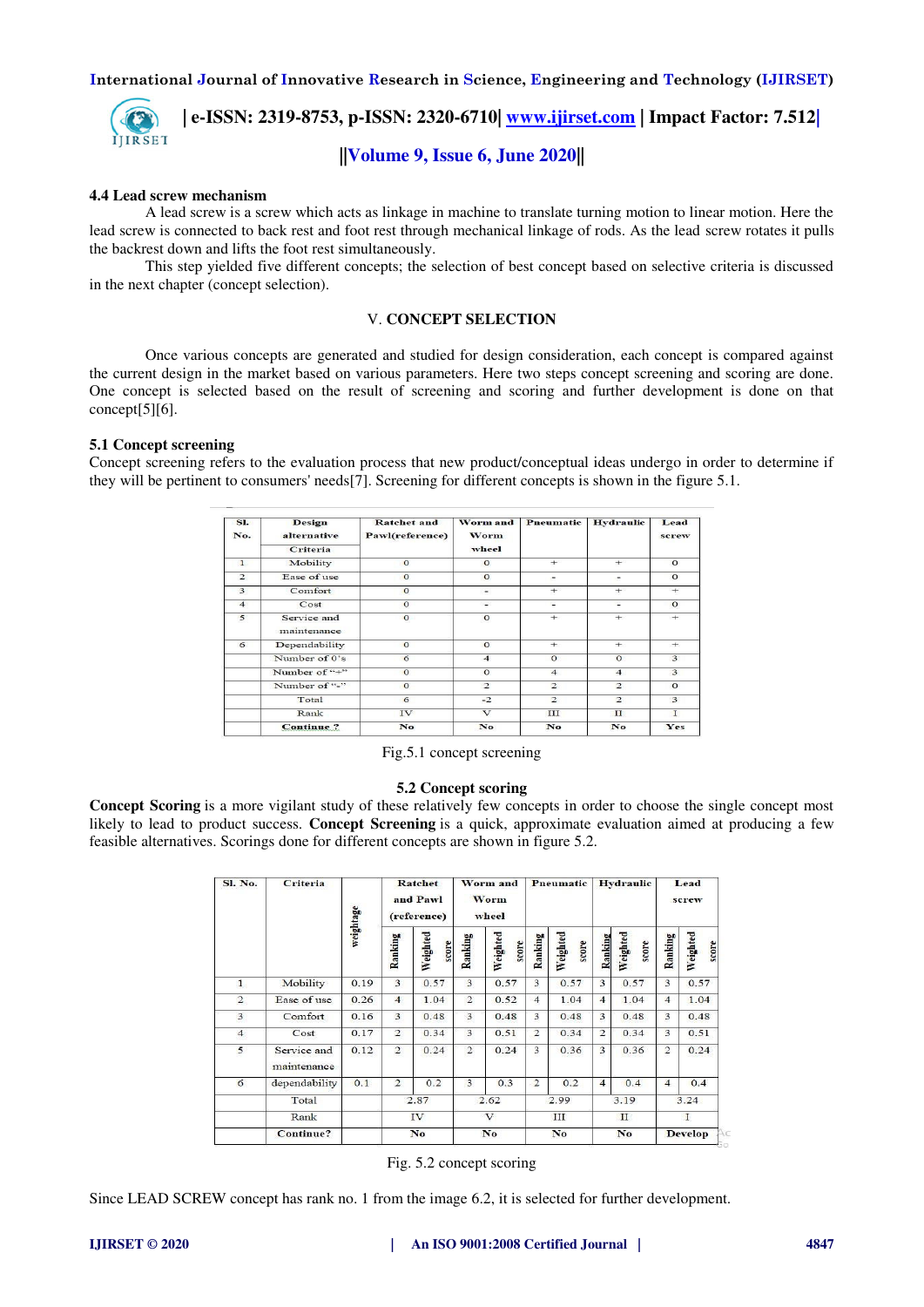

 **| e-ISSN: 2319-8753, p-ISSN: 2320-6710| [www.ijirset.com](http://www.ijirset.com/) | Impact Factor: 7.512| ||Volume 9, Issue 6, June 2020||** 

#### VI. **DESIGN AND DRAFTING**

This phase involves the creation of drawings and models to address requirements of the project. Here various formulas are used to perform different calculations.

#### **6.1 Design of Frame**



B=30mm, b=27mm, D=30mm, d=27mm, t=1.5mm

**Moment of Inertia:**   $I = \frac{BD^3}{12} - \frac{bd^3}{12}$  $\frac{12}{12} - \frac{12}{12}$ ......................................................................................................................... (1)  $I = \frac{30x30^3}{12}$  $\frac{12}{12}$  − 27x27<sup>3</sup> 12 Moment of Inertia  $= I = 23213.25$  mm<sup>4</sup> **Max. Bending moment:**  Force =  $140 * 9.81 = 1373.4$  N.  $M =$  force x  $\frac{\text{length}}{4}$ 4 ………. (1) Max. Bending moment =  $M = 1373.4 x \frac{460}{4}$  $\frac{1}{4}$  = 157941 N – mm We know that from bending equation, M  $\frac{M}{I} = \frac{\sigma b}{y}$ y ………… (3) where,  $M =$ Bending moment  $I =$  Moment of Inertia about axis of bending y = Distance of the layer at which the bending stress is considered

 $y = \frac{30}{2}$  $\frac{1}{2}$  = 15  $σb = \frac{My}{L}$ I σb = 157941 x 15 23213.25 σb = 102.05 N /mm² or MPa

#### **Factor of safety**

Maximum strength for mild steel is 210 MPa.

Factor of safety  $=$  $\frac{\text{Maximum strength}}{\text{Allowable Stress}} = \frac{210}{102.05} = 2.05$ 

The factor of safety in this design is 2.05 which is greater than factor of safety for wheelchairs i.e. 2 which means the design is safe and it can withstand load up to 140 Kg.

Based on the calculation and their results 2d drawing is constructed and shown in figure. 6.1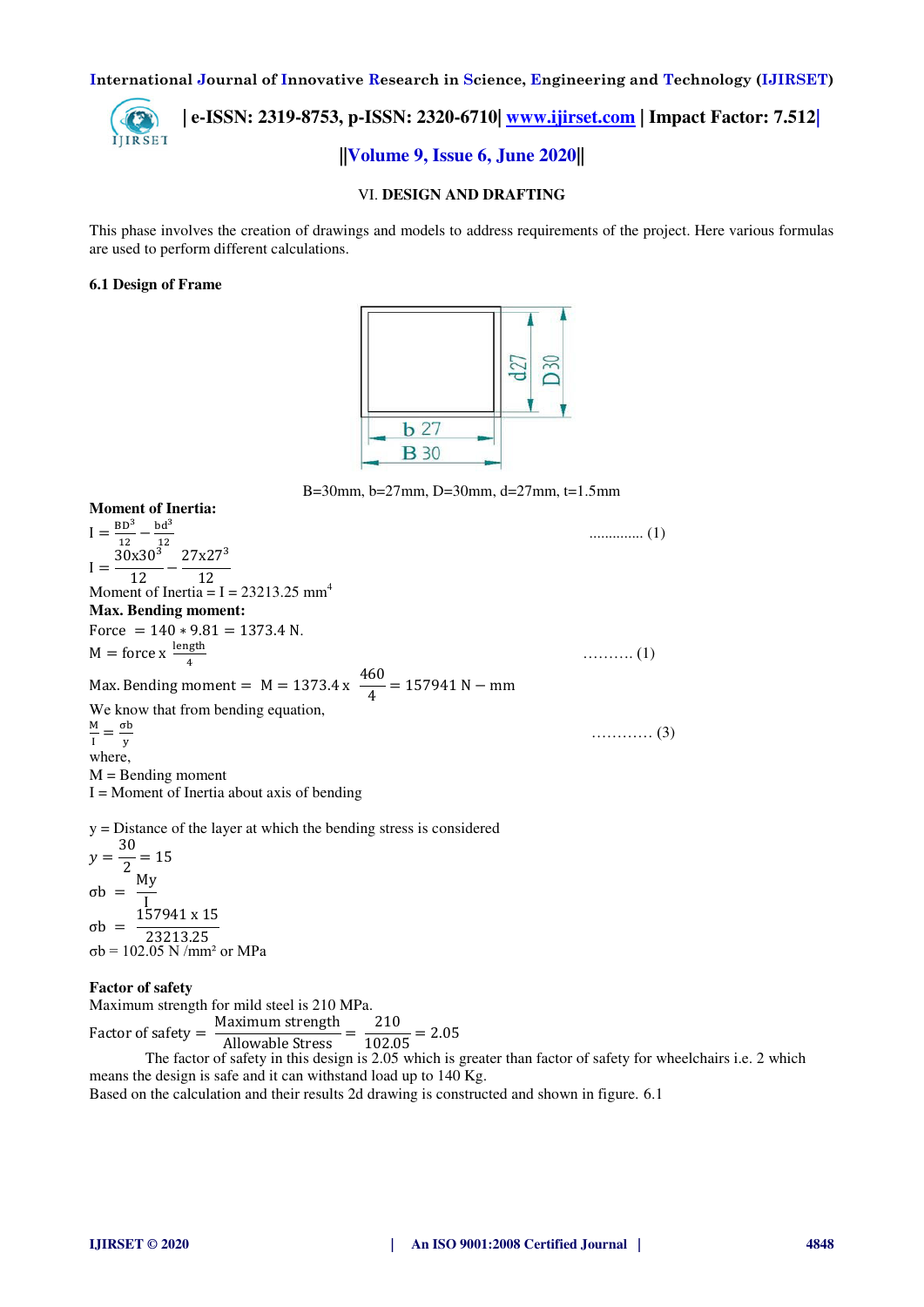

 **| e-ISSN: 2319-8753, p-ISSN: 2320-6710| [www.ijirset.com](http://www.ijirset.com/) | Impact Factor: 7.512|**

**||Volume 9, Issue 6, June 2020||** 



Fig. 6.1 2D diagram of wheelchair

All dimensions are in mm

#### **6.2 Stress and Strain Analysis**

Stress and strain analysis is an [engineering](https://en.wikipedia.org/wiki/Engineering) discipline that uses many methods to determine the [stresses](https://en.wikipedia.org/wiki/Stress_(mechanics)) and [strains](https://en.wikipedia.org/wiki/Strain_(mechanics)) in materials and structures subjected to [forces.](https://en.wikipedia.org/wiki/Force) In [mechanics,](https://en.wikipedia.org/wiki/Continuum_mechanics) stress is a [physical quantity](https://en.wikipedia.org/wiki/Physical_quantity) that expresses the internal [forces](https://en.wikipedia.org/wiki/Force) that neighbourin[gparticles](https://en.wikipedia.org/wiki/Particle) of a [continuous material](https://en.wikipedia.org/wiki/Continuum_mechanics) exert on each other, while strain is the measure of the deformation of the material. The analysis is done using the software ANSYS Workbench.

The maximum stress obtained is 7.87 MPa and the minimum stress obtained is  $2.97e^{-5}MPa$ . It is shown in figure 6.2.



Figure 6.2 stress analysis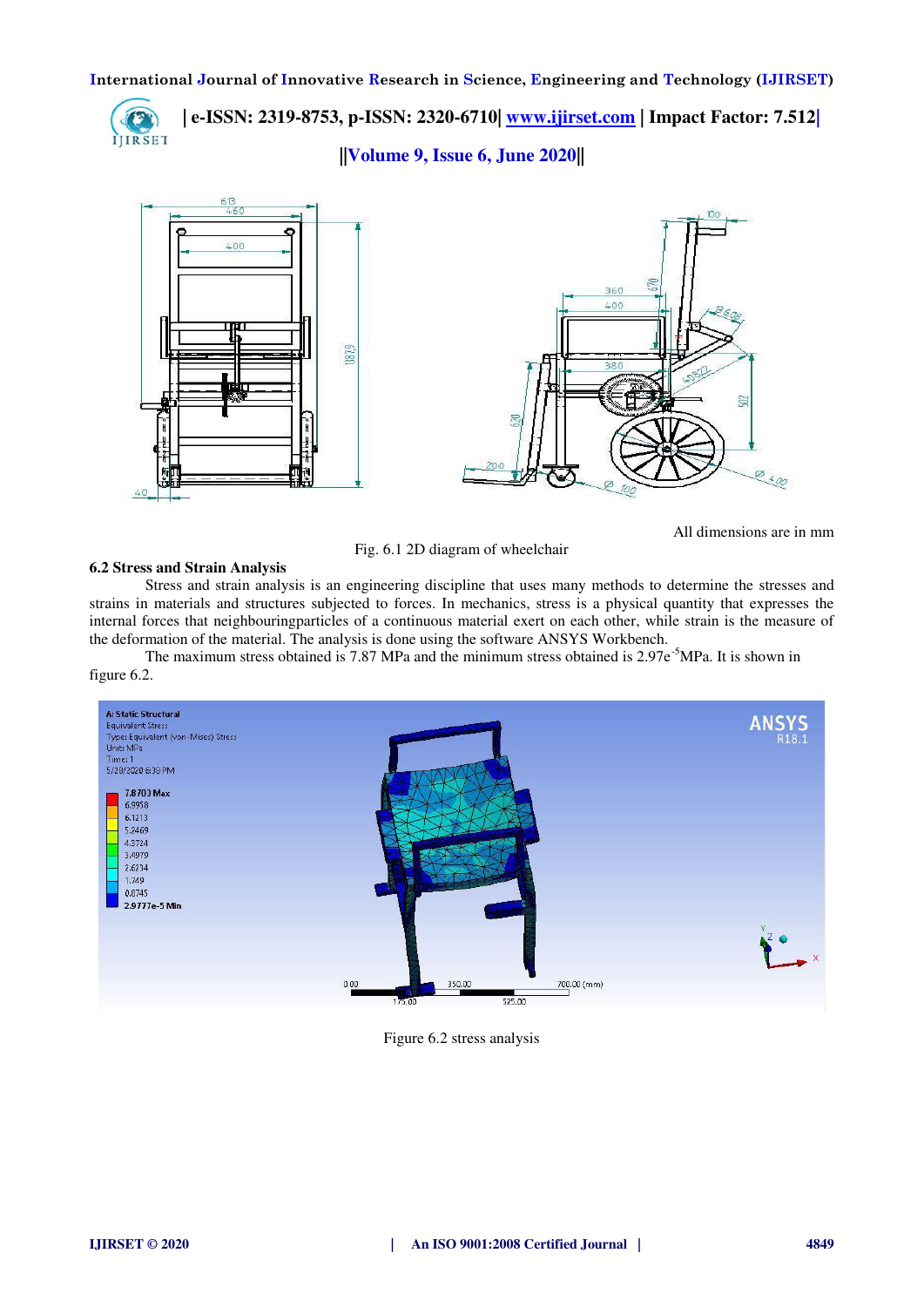

 **| e-ISSN: 2319-8753, p-ISSN: 2320-6710| [www.ijirset.com](http://www.ijirset.com/) | Impact Factor: 7.512|**

**||Volume 9, Issue 6, June 2020||** 

#### **6.3 Assembled view**



Figure 6.3 prototype model

#### VII. **ADVANTAGES AND LIMITATIONS**

#### **Advantages**

The advantages of lead screw mechanism are,

- The seat can be adjusted to the required angle.
- The operation of the wheelchair is easy.
- Increases the comfort level of patient.
- Can be used as stretcher to move patients which also helps to prevent injury to patients when shifting them from wheel chair to stretcher.
- Reduces the dependency on the care taker significantly.

#### **Limitations**

The limitations of lead screw mechanism are,

- They have a high degree of friction on the threads of lead screw, which can wear the threads out quickly.
- The weight of the wheelchair is slightly more.

#### VIII. **CONCLUSION**

The aim of this project was to design a wheelchair that can provide comfort as well as additional ergonomic features to the conventional wheelchair. The design was aimed at reducing the dependency. With this design the user can use this wheelchair in two positions, sitting as well as sleeping position comfortably. This design is ergonomic and not too complex. In mass production it will be cost effective.

#### IX. **FUTURE SCOPE**

Future scope of this project is, Alternate material with similar engineering properties can be considered for light weight. Electric motor can be included for moving the backrest and footrest instead of applying manual force. Alternate mechanism can be designed for more efficiency. Sensor can be included in order to adjust the position more accurately. GPS can be used locate the wheelchair.

#### **REFERENCES**

- 1. Sreerag C S, Gopinath C, ManasRanjan Mishra, "Design and Development of Conceptual Wheelchair Cum Stretcher", SASTECH Volume 10, Issue 2, Sep2011.
- 2. Mr. Amos Winter, "Mechanical principle of wheelchair design", GraduateStudent, Department of Mechanical Engineering, Massachusetts Institute ofTechnology, US, retrieved on 24th Sept. 2010.